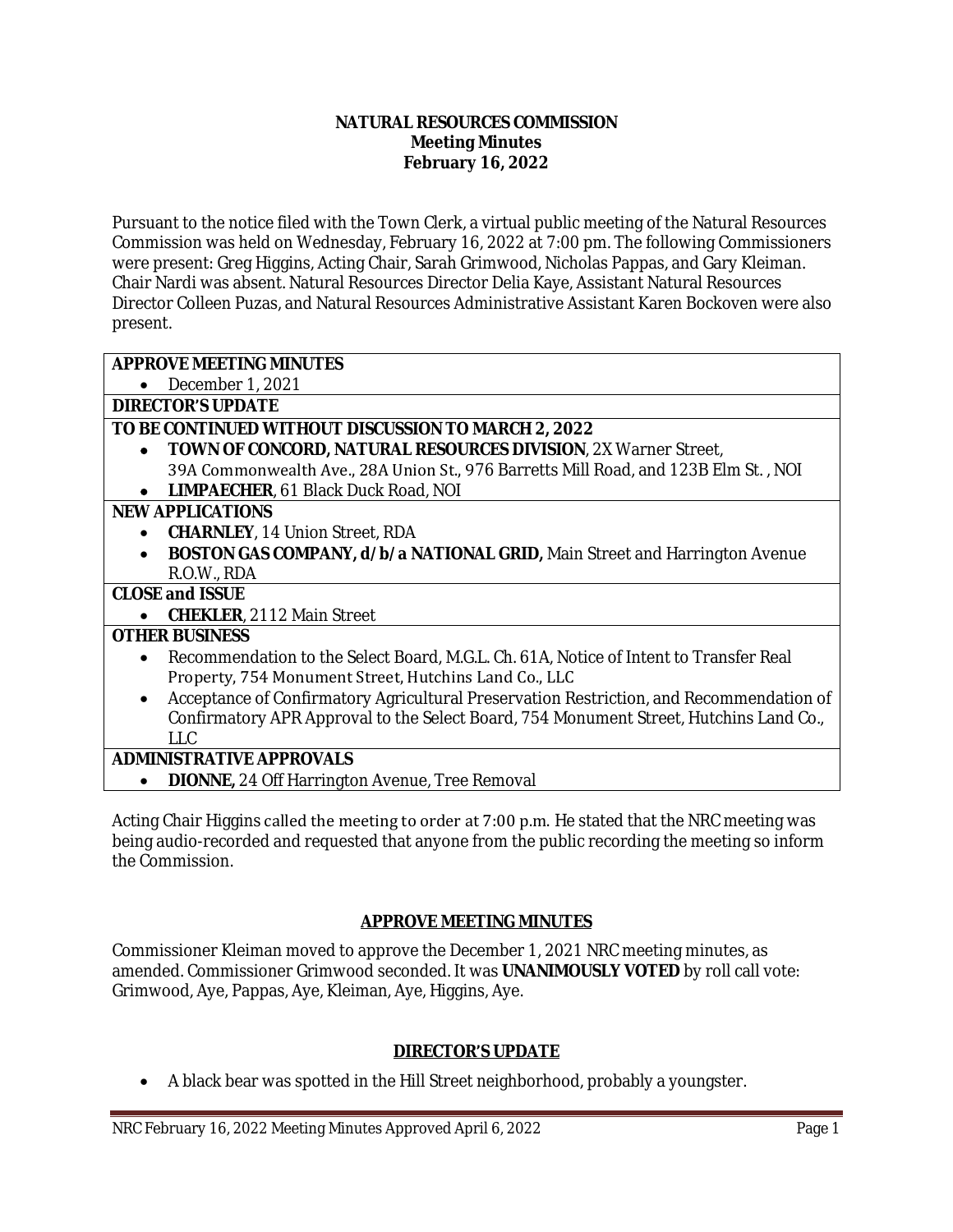# **TO BE CONTINUED TO MARCH 2, 2022**

### **Notice of Intent Application, Town of Concord Natural Resources Division, 2X Warner Street, 39A Commonwealth Avenue, 28A Union Turnpike, 976 Barretts Mill Road, and 123B Elm Street, DEP File #137-1585**

Acting Chair Higgins reopened the hearing seeking approval to hydraulically dredge approximately 35,750 cubic yards of accumulated sediment from Warner's Pond, dewater sediments, dispose of sediments in an upland location, and improve the Warner's Pond boat access off Commonwealth Avenue. Activities are proposed in Bank, Bordering Vegetated Wetland, Land Under Waterbodies, Bordering Land Subject to Flooding, and the 100-foot Buffer Zone to Bank and Bordering Vegetated Wetland.

At the request of the Applicant, Commissioner Grimwood moved to continue the hearing to March 2, 2022. Commissioner Kleiman seconded. It was **UNANIMOUSLY VOTED** by roll call vote: Grimwood, Aye, Pappas, Aye, Kleiman, Aye, Higgins, Aye.

## **Notice of Intent, Limpaecher, 61 Black Duck Road, DEP File #137-1578**

Acting Chair Higgins reopened the hearing seeking approval to construct an addition, convert an existing deck into a sunroom, extend the rear deck, and remove failing retaining wall within the 100-foot Buffer Zone to Bordering Vegetated Wetlands.

At the request of the Applicant, Commissioner Grimwood moved to continue the hearing to March 2, 2022. Commissioner Kleiman seconded. It was **UNANIMOUSLY VOTED** by roll call vote: Grimwood, Aye, Pappas, Aye, Kleiman, Aye, Higgins, Aye.

# **NEW APPLICATIONS**

## **Request for Determination of Applicability, Charnley, 14 Union Street, RDA File #22-3**

Acting Chair Higgins opened the meeting seeking confirmation that the project is outside jurisdictional wetland resource areas. Work consists of demolishing an existing shed and constructing a 12-foot by 22-foot garage with overhang.

List of plans and documents discussed at this meeting:

- Request for Determination of Applicability Application; and
- Proposed Site Plan prepared by Landplex dated December 5, 2021.

Homeowner Hal Charnley and Dave Crossman of B & C Associates attended tonight's meeting. Mr. Crossman said the homeowner would like to construct a garage in the back left section of his property. He said an existing 10x10 foot wooden shed will be removed. Mr. Crossman explained that according to the Town's GIS map there is a Bordering Vegetated Wetland (BVW) behind 22 Union Street and 30 Union Street which projects a 100-foot Buffer Zone onto 14 Union Street. Mr. Crossman reviewed the properties at 22 and 30 Union Street and did not observe wetland resource areas. He said he reviewed the properties again to confirm there are still no wetlands behind the houses and the MBTA train tracks. He said behind 22 Union Street he found an American elm sapling and invasive species. He also noted that the elevation was higher at 22 Union Street compared to 14 Union Street. Director Kaye confirmed there is not a BVW that would project a buffer onto 14 Union Street.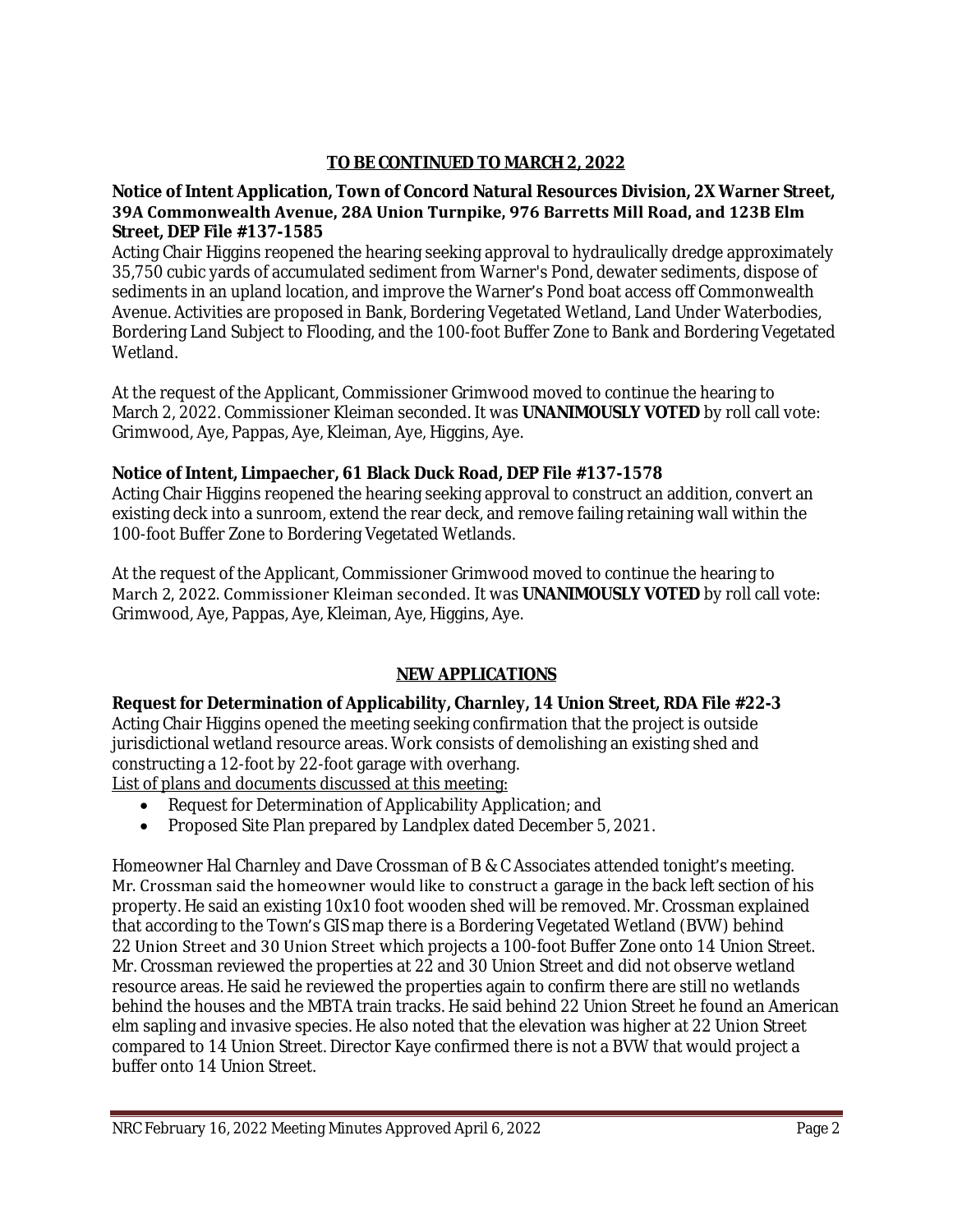There were no public comments.

Commissioner Pappas moved to issue a Negative Determination of Applicability  $\#1$  and  $\#4$ confirming that the area is not within jurisdiction, and that proposed work is not within an Area subject to protection under the Act (including the Buffer Zone). Commissioner Grimwood seconded. It was **UNANIMOUSLY VOTED** by roll call vote: Grimwood, Aye, Pappas, Aye, Kleiman, Aye, Higgins, Aye.

## **Request for Determination of Applicability, Boston Gas Company d/b/a National Grid, RDA File #22-4**

Acting Chair Higgin opened the meeting seeking approval to replace 1,450 linear feet of an existing 2-inch steel gas main in Main Street between 1781 Main Street and Edgewood Road with a 6-inch plastic line and to replace 130 linear feet of an existing 2-inch plastic line in Harrington Avenue between the intersection with Main Street and 15 Harrington Avenue with a 2-inch plastic line within Bordering Land Subject to Flooding, the 200-foot Riverfront Area to Second Division Brook, and the 100-foot Buffer Zone to Bank and Bordering Vegetated Wetland. List of plans and documents discussed at this meeting:

- Request for Determination of Applicability Application; and
- Plan Set prepared by The DDS Companies updated July 21, 2021.

Lori Macdonald of Coneco Engineers and Scientists attended tonight's meeting. Ms. Macdonald said the project involves replacing an existing 2-inch coated steel gas main in Main Street with a 6-inch plastic main starting at 1781 Main Street and extending down to Edgewood Road for a distance of approximately 1,450 linear feet. The project also involves replacing the existing 2-inch plastic main in Harrington Avenue starting at the intersection of Main Street to 15 Harrington Avenue. The proposed work is within Bordering Land Subject to Flooding, the 200-foot Riverfront Area to Second Division Brook, and the 25-foot No Disturb Zone, 50-foot No Build Zone, and 100-foot Buffer Zone to Bank and Bordering Vegetated Wetland. The mean high-water mark was determined by digitizing the bank from ortho photos. The BVW was obtained through GPS field survey. Ms. Macdonald said the gas line along Harrington Avenue is considered exempt because it is an in kind replacement. A portion from the intersection of Harrington Ave, and Main Street north to 1781 Main Street is within the 200-foot RFA requires NRC review. Erosion controls will be installed prior to the start of construction. Catch basin silt sacks will be installed at the bottom of the slope and straw wattles will be put along the edge of the road within the right-of-way. The contractor will excavate a trench four feet down. Materials trenched will be cast to the side or put into a dump truck. Once the new pipe is installed the trench will be backfilled with 6 inches of sand. At end of each day, the trenches will be closed, covered, and the area swept. Ms. Macdonald said the existing line will be abandoned in place. Staging and stockpiling will occur outside jurisdictional areas. After the project is complete and the pavement is patched or paved, any disturbed areas will be restored to pre-existing conditions. Acting Chair Higgins asked what the duration of the project would be and if the neighborhood was notified. Ms. Macdonald replied she was not sure how long the project would take. The work is scheduled to start in 2022.

There were no public comments.

Commissioner Pappas moved to issue a Negative Determination of Applicability #2 and #3 with the following conditions: 1) A pre-construction site visit shall be held with DNR staff and the Contractor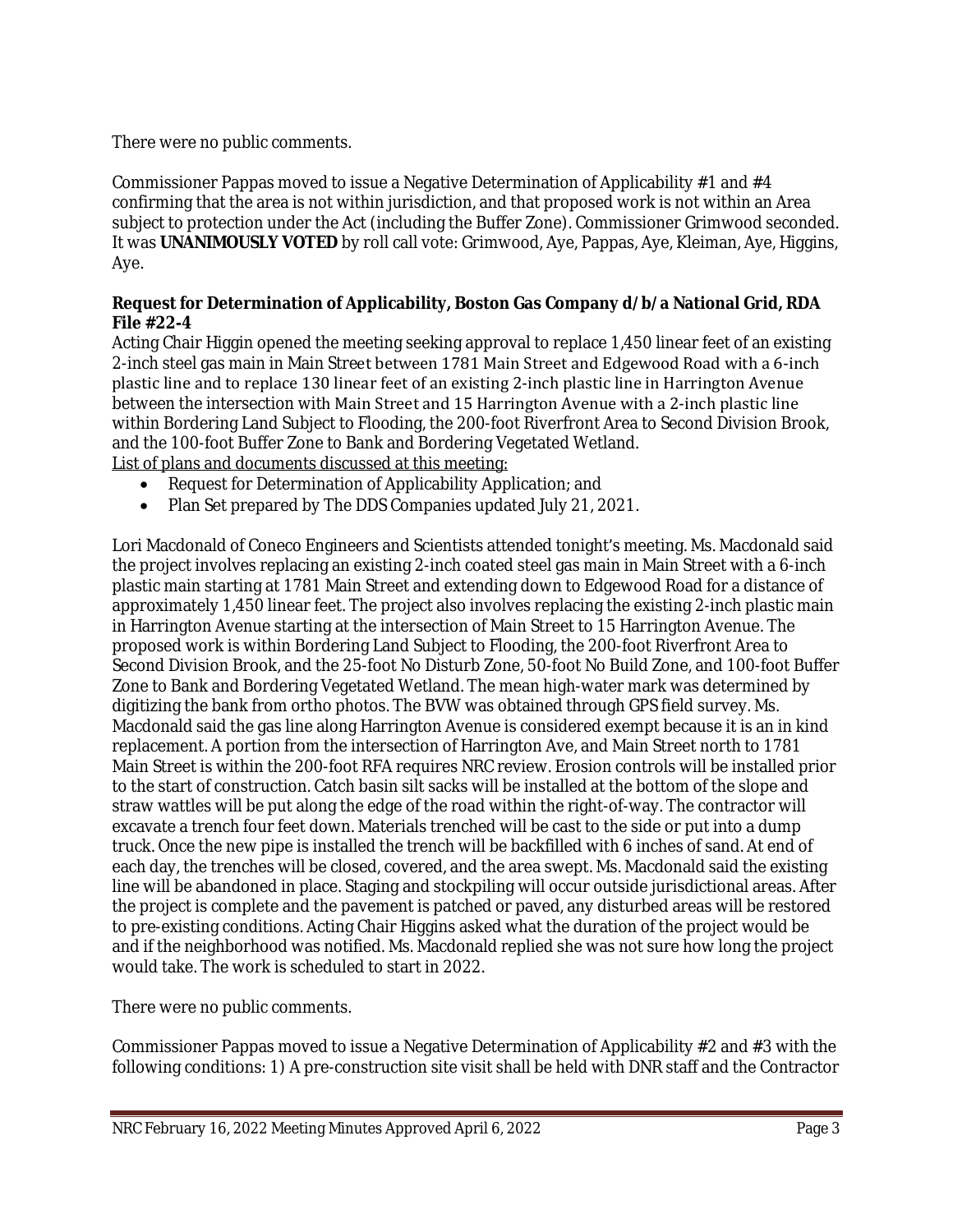to review erosion controls and limits of work; 2) Stockpiling shall occur outside the 100-foot Buffer Zone; 3) Staked 12-inch straw wattles shall be installed as shown on the "Wetland Resource Area Plan;" 4) After the project has been completed, the Applicant shall submit a letter to the NRC stating that all work has been conducted in accordance with all conditions of this Determination of Applicability. Any changes from the RDA shall be described. Commissioner Kleiman seconded. It was **UNANIMOUSLY VOTED** by roll call vote: Grimwood, Aye, Pappas, Aye, Kleiman, Aye, Higgins, Aye.

## **CLOSE AND ISSUE PERMITS**

### **Chekler, 2112 Main Street, DEP File #137-1591**

Acting Chair Higgins reopened the hearing seeking approval to replace existing septic system within the 200-foot Riverfront Area to the Assabet River and within the 100-foot Buffer Zone to Bank and Bordering Vegetated Wetlands.

Commissioner Pappas moved to close the hearing and issue an Order of Conditions pending receipt of a DEP file number with Findings A, B, C, and D, Standard Conditions 1-20, and Special Conditions 21-49. Commissioner Grimwood seconded. It was **UNANIMOUSLY VOTED** by roll call vote: Grimwood, Aye, Pappas, Aye, Kleiman, Aye, Higgins, Aye.

### **OTHER BUSINESS**

### **Recommendation to the Select Board, M.G.L. Ch. 61A, Notice of Intent to Transfer Real Property, 754 Monument Street, Hutchins Land Co., LLC**

Director Kaye said both items for discussion relate to a boundary correction regarding Hutchins Farm. One of the boundary lines erroneously included a residential shed within the APR boundary, which is not a permitted use of the APR land. Director Kaye explained that between 1989 and 1995, Hutchins Farm worked with the town and the state to place six Agricultural Preservation Restrictions over 67 acres at Hutchins Farm, forever preserving this land for agricultural purposes. The state and the town co-hold the APRs. The original parcel included the original boundary line. The state requested that the residential parcel be swapped out. The request is to transfer Lot AA (3, 534 sf) out of the APR and Parcel BB (3,956 sf) replace it. Director Kaye said there are two action items needed by the NRC tonight. They are as follows: (1) Approve the Confirmatory APR for the new APR boundaries; and (2) Recommend to the Select Board to not exercise its right of first refusal to purchase the parcel being transferred out of the APR, which is also under Chapter 61A. Director Kaye said Parcel AA is part of the existing farm, and did not see an interest for the Town to purchase it.

Commissioner Kleiman moved to recommend that the Select Board not exercise its right of first refusal in accordance with MGL Chapter 61A for the parcel of land shown as Parcel AA on a "Plan of Land in Concord, Mass owned by the Hutchins Realty trust, The Oaktree Homestead LLC, 820 Monument Street Nominee Trust & Hutchins Land Co. LLC." dated January 14, 2019 by Perley Engineering LLC, recorded as Plan #444 of 2019 in the Middlesex South District Registry of Deeds, which Parcel AA contains, according to such plan, 3,534± square feet. Commissioner Grimwood seconded. It was **UNANIMOUSLY VOTED** by roll call vote: Grimwood, Aye, Pappas, Aye, Kleiman, Aye, Higgins, Aye.